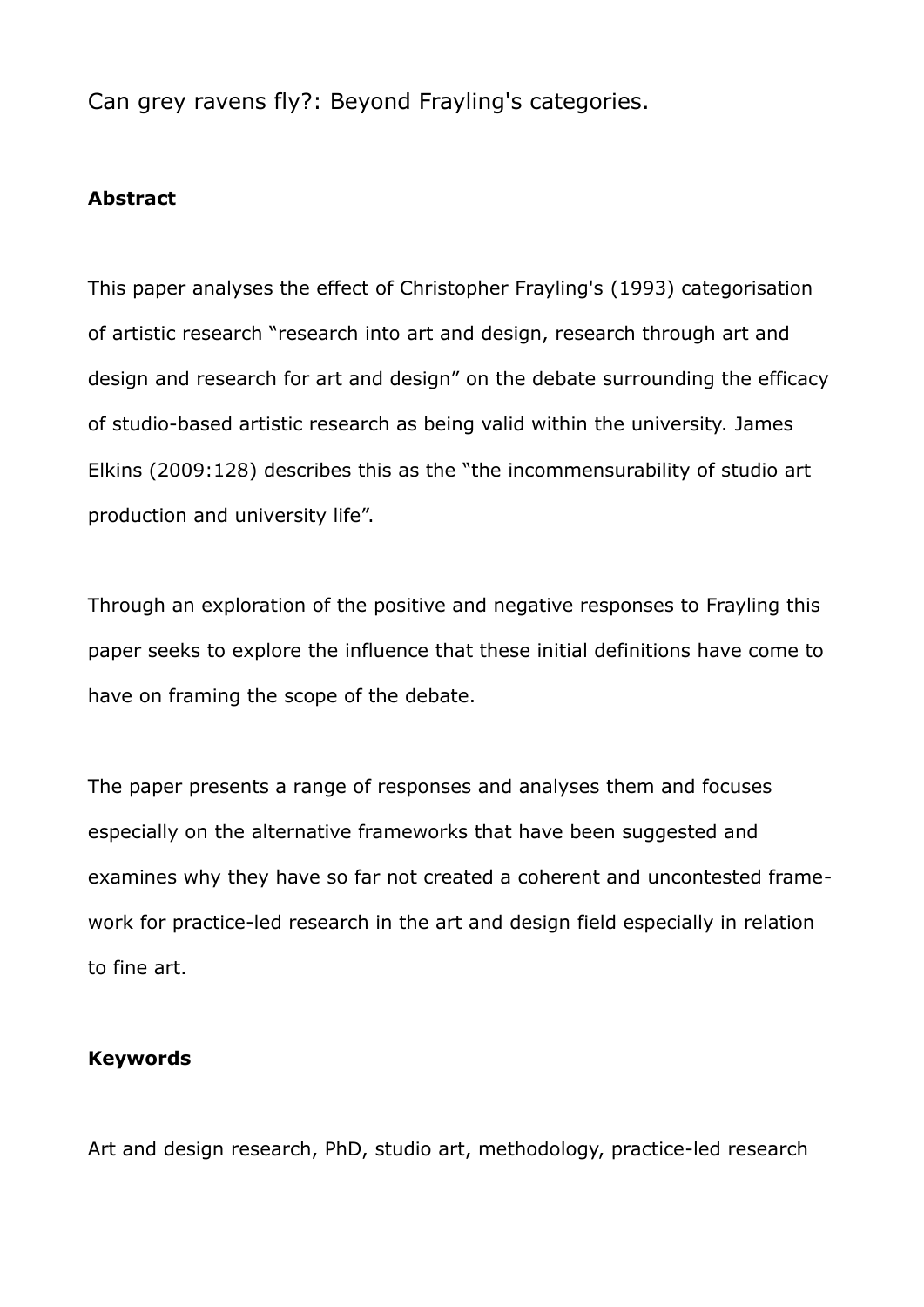### **Introduction**

Sir Christopher Frayling's (1993) Research Paper no.1 'Research in Art and Design' has become a touchstone of university art departments as a framework for a coherent quasi-scientific methodology to apply to 'practice-based' or as it more commonly referred to now 'practice-led' research. It is my intention in this paper to examine some of the readings and miss-readings of his original paper and also to look at alternatives which have been suggested by successive scholars. In an increasingly market and research-led university education sector the status and validity of artistic research has never been more crucial and yet also, it seems, never more contested. As James Elkins (2009:128) describes it we may be facing "the incommensurability of studio art production and university life". It is my intention to show that not only are the original categories flawed but that the whole field has been over-dependent on this flawed framework from the beginning.

# **The on-going debate: 1993 – 2000**

In Frayling's (1993) words there are three clear categories**,** 'research into art and design, research through art and design and research for art and design' Of these the most contestable from the outset is 'for' which Frayling himself commented on as 'research embodied in the artefact'. In other words the artefact itself is not commensurate with the academic idea of creating 'new knowledge' in itself. This has been the Achilles heel of the categorisation from its inception onwards and the most closely examined , disputed and argued facet of his categorisation ever since.

Frayling had brought together two different methodologies in creating his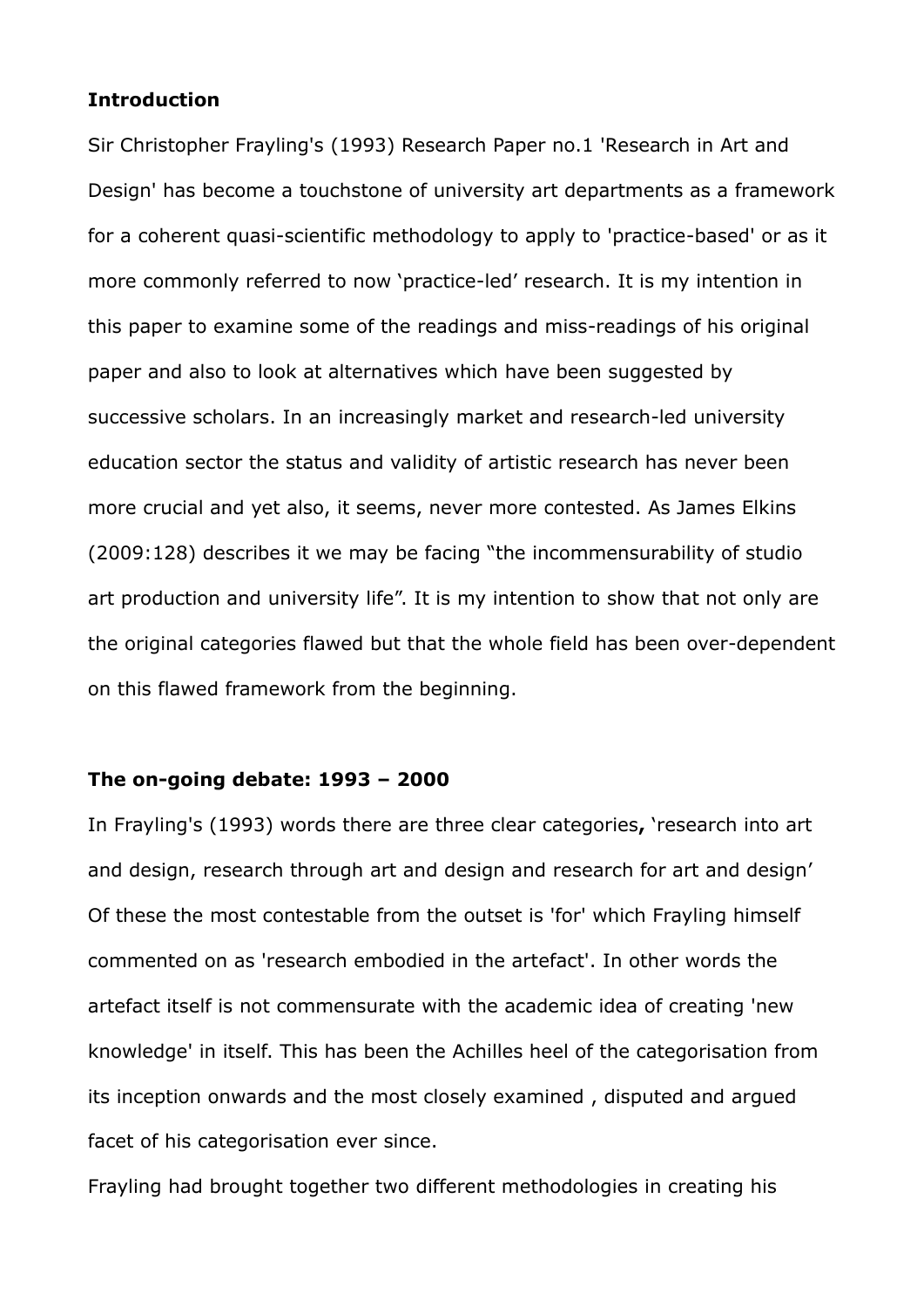categories. His first source was Herbert Read's (1944) book 'Education through Art' from whence he derived the 'through' category. Read proposed two categories 'through' and 'to' art .Frayling's 'through' maps to Read's definition of 'teaching through art' and closely defined the type of early postdoctoral activity at the Royal College which concerned itself as much with process as product. These early PhDs tended to be given in design related fields rather than fine art. That the paper itself was 'Research Paper No.1' shows how early in the process of establishing a post-doctorate arts education this was. The second and to me more significant and problematic source was Bruce Archer, a colleague at the Royal College of Art with a significant engineering background schooled in 'scientific methodology'. Archer was not credited with the coining of the categorisation at the time but he did publish his version in Co-Design in 1995 (Rust, 2009). His re-definition is clearer than Frayling in its dismissal of practice as research.

The practitioner itself is (not) quite the same as research activity, however much research it may have been supported by...It is the quality of the research methodology which will be of paramount importance to the examiners.(Archer, 1995)

Two different philosophical backgrounds, one pedagogic (Read) and one scientific (Archer) were bolted together in the new framework. After Frayling published his paper Michael Ginsborg (Hetherington, 1994) at Wimbledon College of Art highlighted the coming divorce between practice where the verbal and explanatory secondary and the newer conceptual discourse-based practice and realised that this would leave 'non-verbalised' practice in a weaker position in the field of post-doctoral study. Here-in lies the ultimate demise of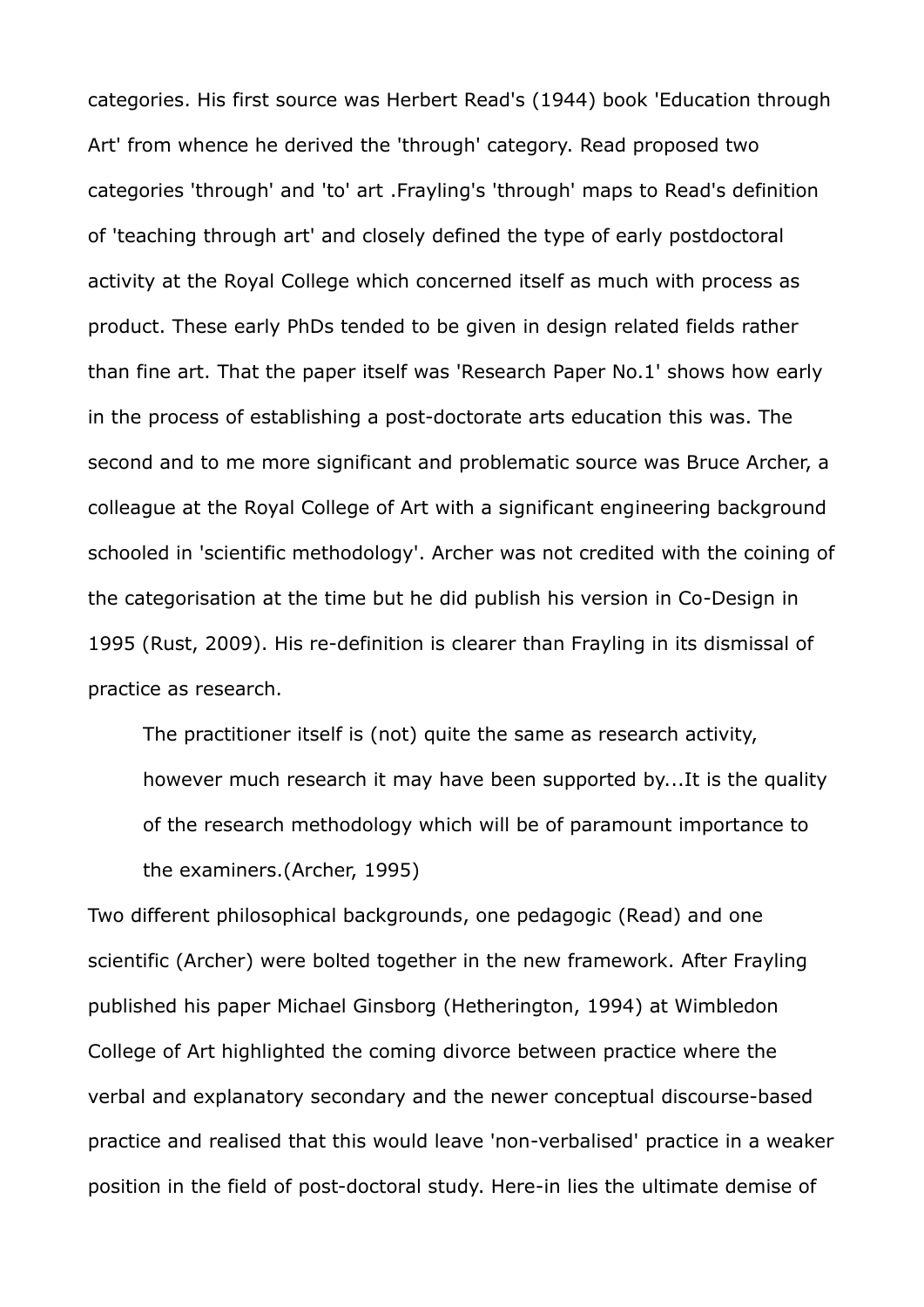the term 'practice-based' as it suggests that knowledge could be implicit in the art object. Wider conceptualisation and explication of artworks - the famous 'de-materialisation of the art object' - fitted neatly into the new research landscape.

#### **'Designerly' ways of knowing.**

Darren Newbury (1996) at Birmingham Institute of Art and Design went further in stating that,

Whereas an artist or designer can simply present his or her end product, and refuse further explanation, the academic art or design researcher is obliged also to map for his or her peers the route by which they arrived at that product.

By 1998 the fault lines were starting to show. 'Design' orientated praxis had little problem with the negation of the final artefact as they naturally allied themselves to a design/engineering methodology. Process dominated areas such as graphic design, ceramics and textiles for instance took to Archer's methodology. A need to create new markets post 1992 with the incorporation of polytechnics and the political dissolution of old independent art schools meant that not only a vibrant M.A. market but a PhD one had to be created and fine art was a growth area. Until the 1990's the Royal College had been one of the few institutions awarding PhDs. Judith Mottram (2009) has analysed the fine art percentage of these degrees and from 1986 to 1995 only 40 PhDs were coded as 'fine art'. Of these the majority were examining other practices and not the student practitioner's own. From 1995 to 2005 the number doubled and the number incorporating practice and 'self-reflective' practice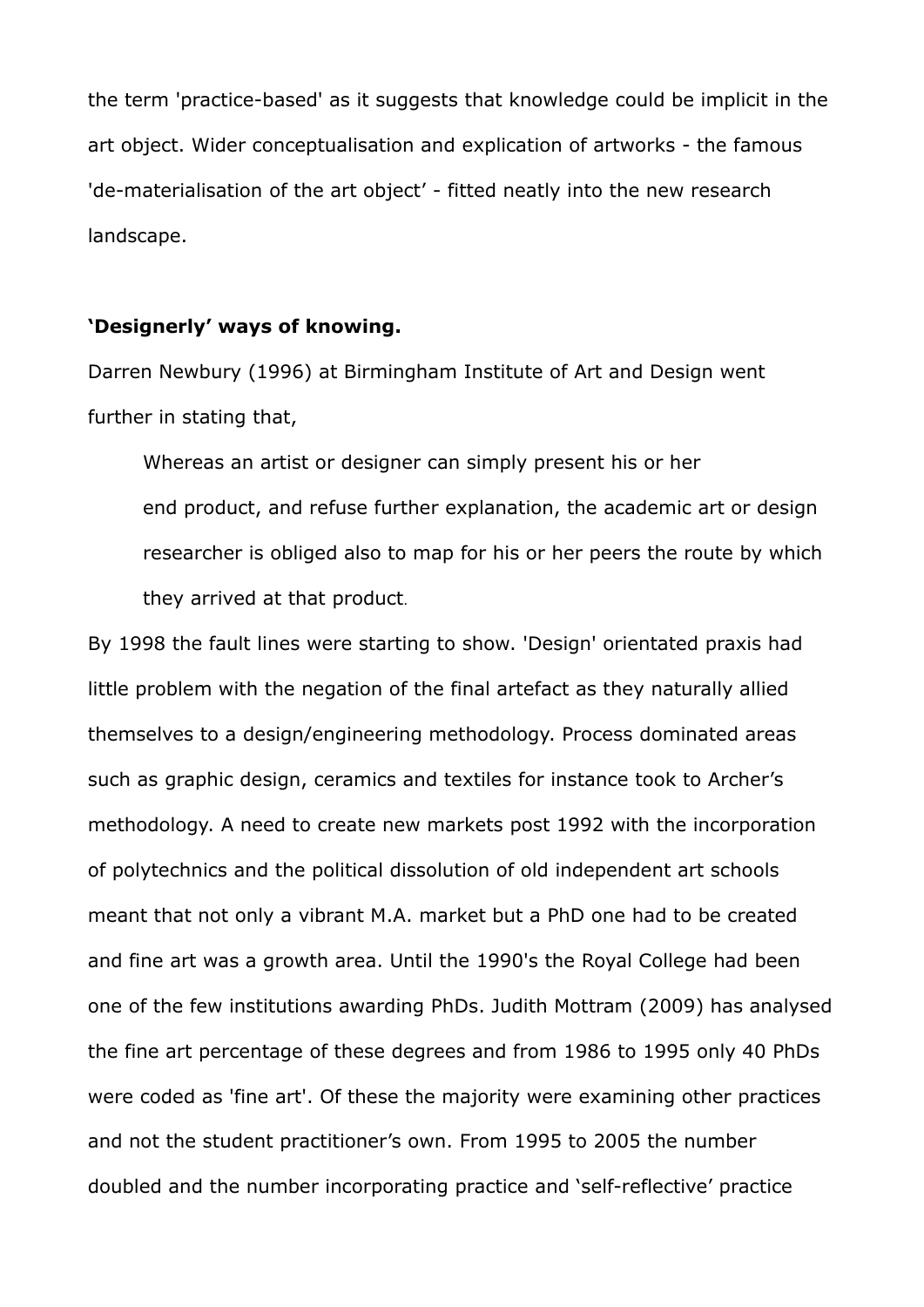increased too (Mottram, 2009). As some institutions have not reported this accurately it is hard to gauge true numbers. Submission varied according to institution and could mean that a M.A. Or PhD could involve submitting a substantial text to almost no document at all. This problem was not just applicable to fine art and design academics also started scrutinising and rewriting Frayling's categories to suit when they found holes in his guidelines. Findeli (1998), Cross (1999) and Jonas (2007) all allied themselves with Archer's original science based approach but applied the thinking to design related procedures. Schon's 'Reflective Practice' (1983) was a key text in reinterpreting the categories into practical methods for students to use. By 2004 an operable RTD (Research Through Design) was thought to provide an epistemological means for the development of a genuine design research paradigm (Jonas, 2007).Thus designers felt confident that they had a specifically design orientated system based on Archer's original. So confident was this approach that Forlizzi, Zimmerman and Evenson (2007) published "Research through design as a method for Interaction Design". This 'designerly' approach to knowing was comprehensively analysed in Saikaly (2003) 'Design re-thinking: Some issues about doctoral programmes in design' and Frankel and Racine (2010) 'The Complex Field of Research: for Design, through Design, and about Design' which was given at the DRS conference 2010 in Montreal.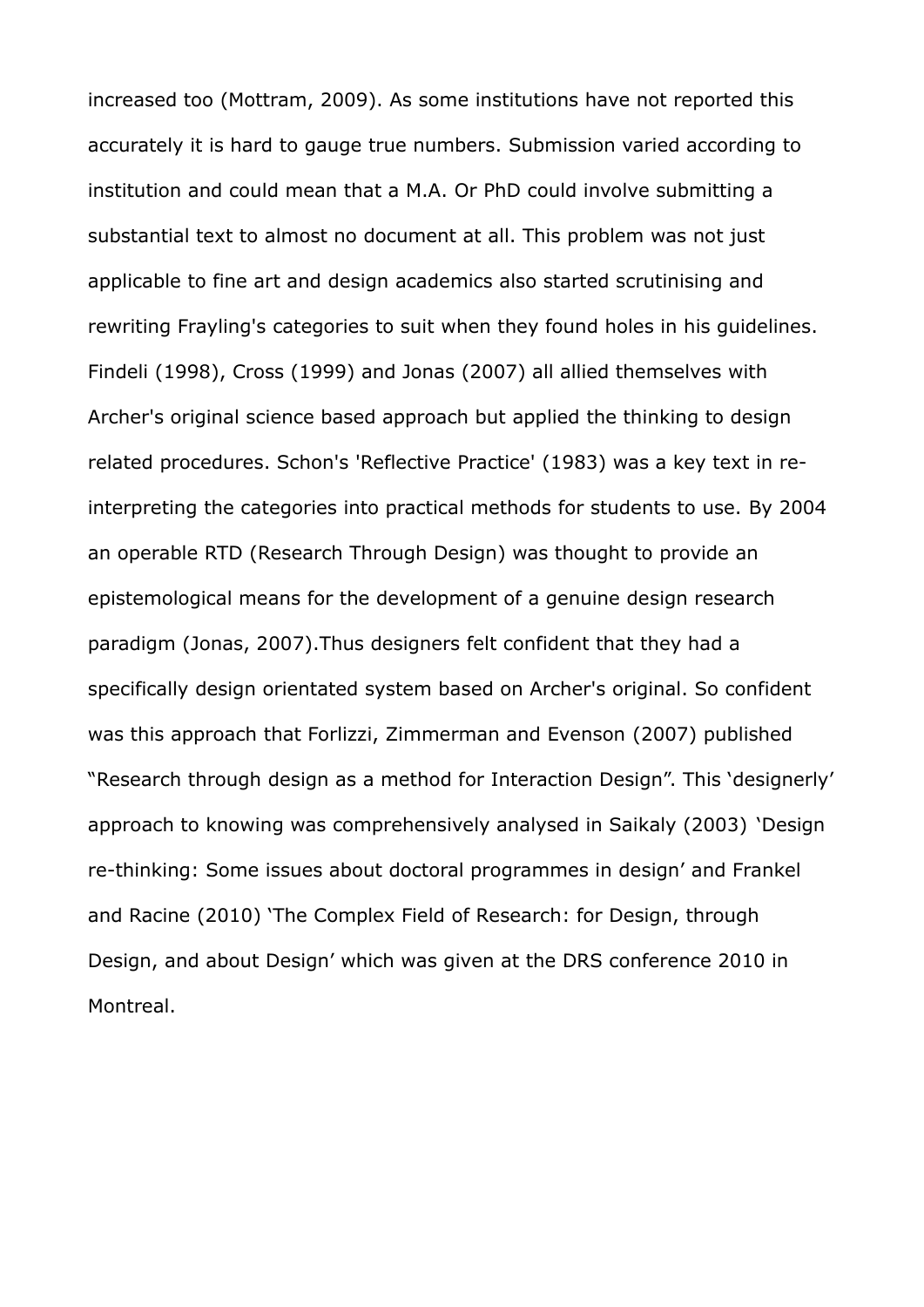#### **The New Millenium to the present: Beyond Frayling?**

Fine artists however were increasingly frustrated by a busted 'paradigm' in their eyes. The more that practice-led and practice-based was contorted to fit the 'through art and design' strait-jacket the less it seemed to fit the fine art situation. Ranulph Glanville (1998) in 'Challenging the Scientific Paradigm for research and design' argued for a pro-design methodology separate to science. Fiona Candlin (2000a, 2000b, 2001) not only explored the historical roots of the fine art research 'crisis' (one which she identified very much with a UK system) but suggested that both politics and the RAE (now REF) and 'professionalism' of UK higher education management were key in driving the creation of more PhDs in fine art. The UKCGE report (1997) seemed to have only papered over the cracks over legitimacy and validity by defining 'practicebased' studio work as 'distinct in that significant aspects of originality, mastery and contribution to the field are held to be demonstrated through the original creative work'. Ironically Christopher Frayling was one of that report's authors. With this prompt the range of PhDs grew and the 'studio-based' practice proportion was usually set at 50% of the degree.

As an example of where fine artists were going by 2000 a case study is pertinent. Daro Montag's (2001) chapter one of his PHD thesis 'Bioglyphs' for Hertfordshire University 'Research through creative practice' is interesting in that he draws on Norman Peterson's 1984 document 'Photographic art media and disclosure' to suggest Heidegger's concept of 'altheia' as an alternative philosophical grounding. He also mentions Benedetto Croce and posits the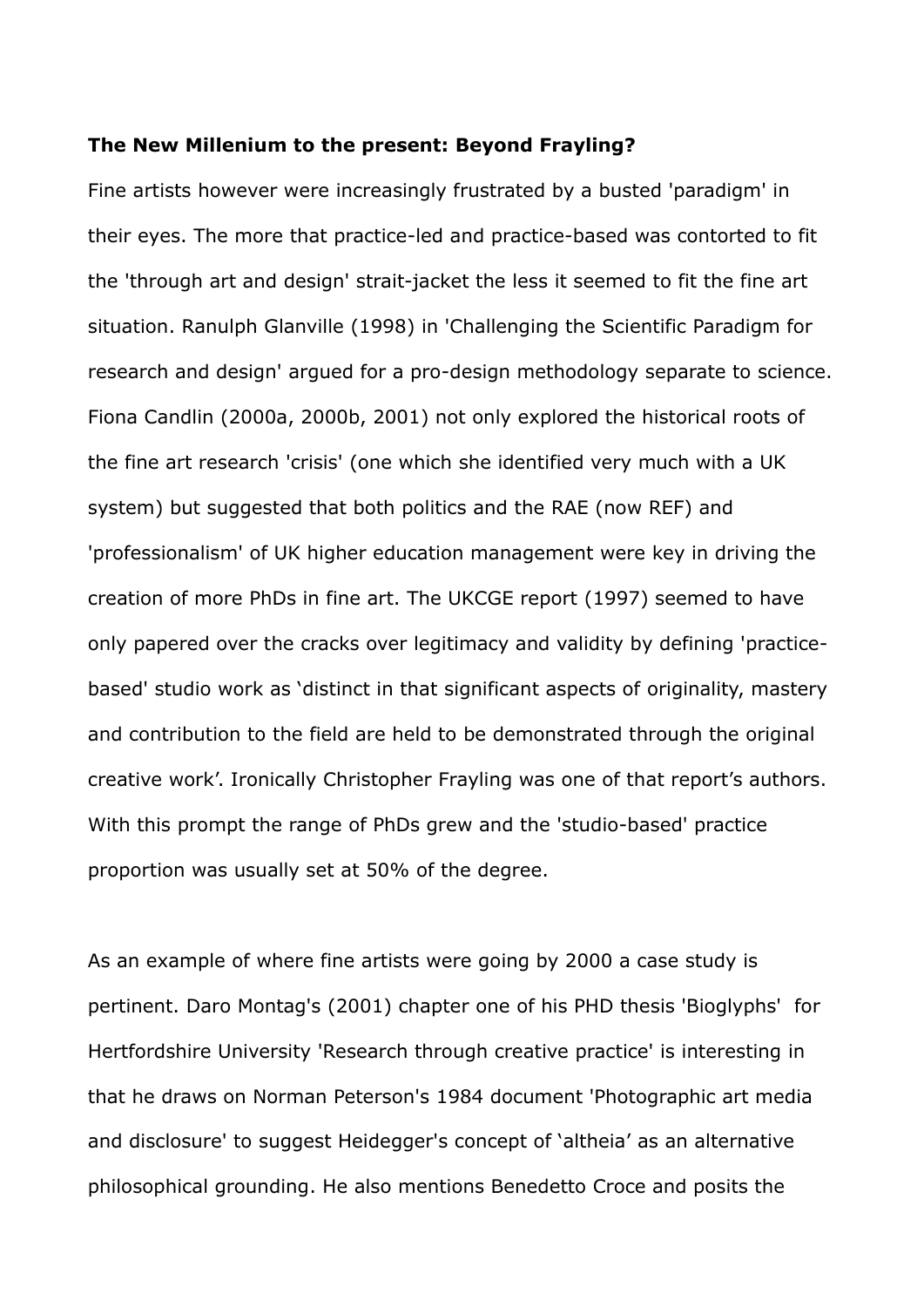artwork as being 'intuitive'. Hertfordshire was coincidentally the setting for the 2000 'Research into Practice' conference which developed into the Working Papers in Art and Design online journal edited by Michael Biggs and showcased a range of responses from the Research into Practice conferences of 2000 through to 2008 (Biggs, 2000, 2008).

This tack is developed throughout the next decade as art departments increasingly referred to specific philosophers such as Deleuze, Foucault, Derrida and Heidegger. All were mined to confer knowledge back into the art object and tacit knowledge became a widely used term alongside the embodied knowledge from Merleau-Ponty's theory of 'bodily knowledge'. Biggs (2003) and Pakes (2004) citing Gadamer urged a return to the work of art as an object of research (this is cited in Borgdorff 2006).Embodied knowledge became something of a buzz-word. This however made little impact on the way universities treated fine art research. At present a practice that is already 'verbalised' and therefore 'communicative' and capable of transferring knowledge to others could be seen as being favoured over traditional practice although this requires further research to prove conclusively. Borgdorff (2006) asserts that practice is research in general including studio practice, as it articulates tacit knowledge, is communicable if documented and disseminated to the research community and wider community. This presumes a 'showing' of work but does not state if this requires to be verbalised too? Here in lies the weakness of the argument as it does not clarify exactly what 'document and disseminate' may entail.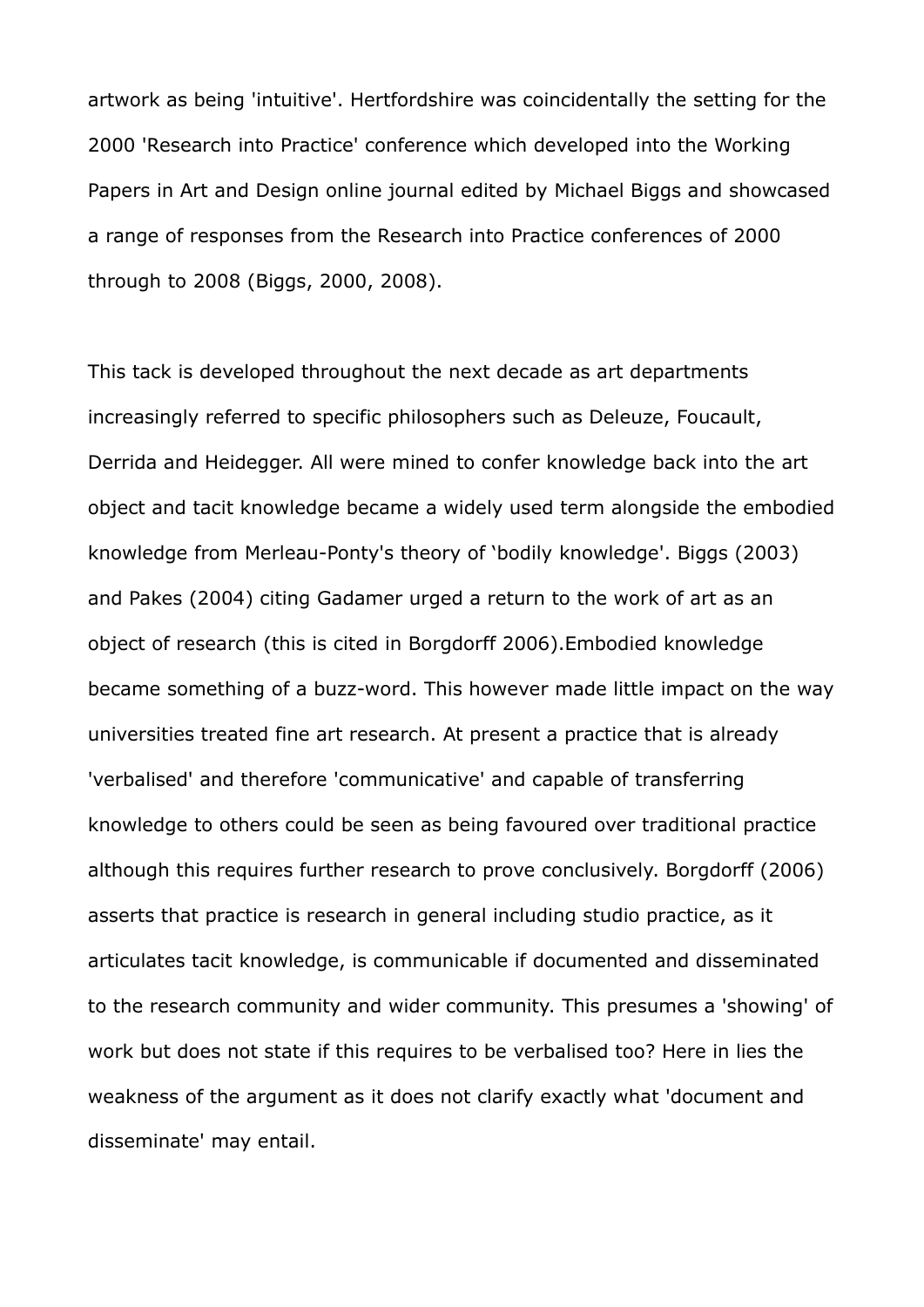Another exponent of 'Beyond Frayling' categorisation is the work of Kathrin Busch (2009) who regards the present categorisation as too scientific and instrumental to cover the fine arts which I would agree with. Drawing on Foucault's (1996) description of art as 'valid as an independent form of knowledge without obeying the criteria of scientific methods' she suggests four categories. Art with research (artists using scientific knowledge e.g. Constable's cloud studies), art about research (art that depicts scientific progress e.g. Joseph Wright of Derby, Turner), art as research (the work is the research e.g. dialogic, or performative - is embodied in the practitioner.) and finally art as science (art is based in theoretical knowledge - the design/science model). Busch (2009: 3) rejects the notion that "art can only be considered a form of knowledge if it conforms to scientific standards" however her categorisation seems overly dependent on referring to the scientific paradigm.

### **Against Practice as Research**

The two most extreme anti 'practice is research' positions have been taken by James Elkins and Kenneth Friedman.

Friedman (2008) was very clear of his position in an online response to Victor Margolin who thinks 'distinctions need to be made between the different kinds of design practice so that degree programs geared to one or another practice can be developed'. Friedman is solidly on Elkins side though in believing practice is NOT research.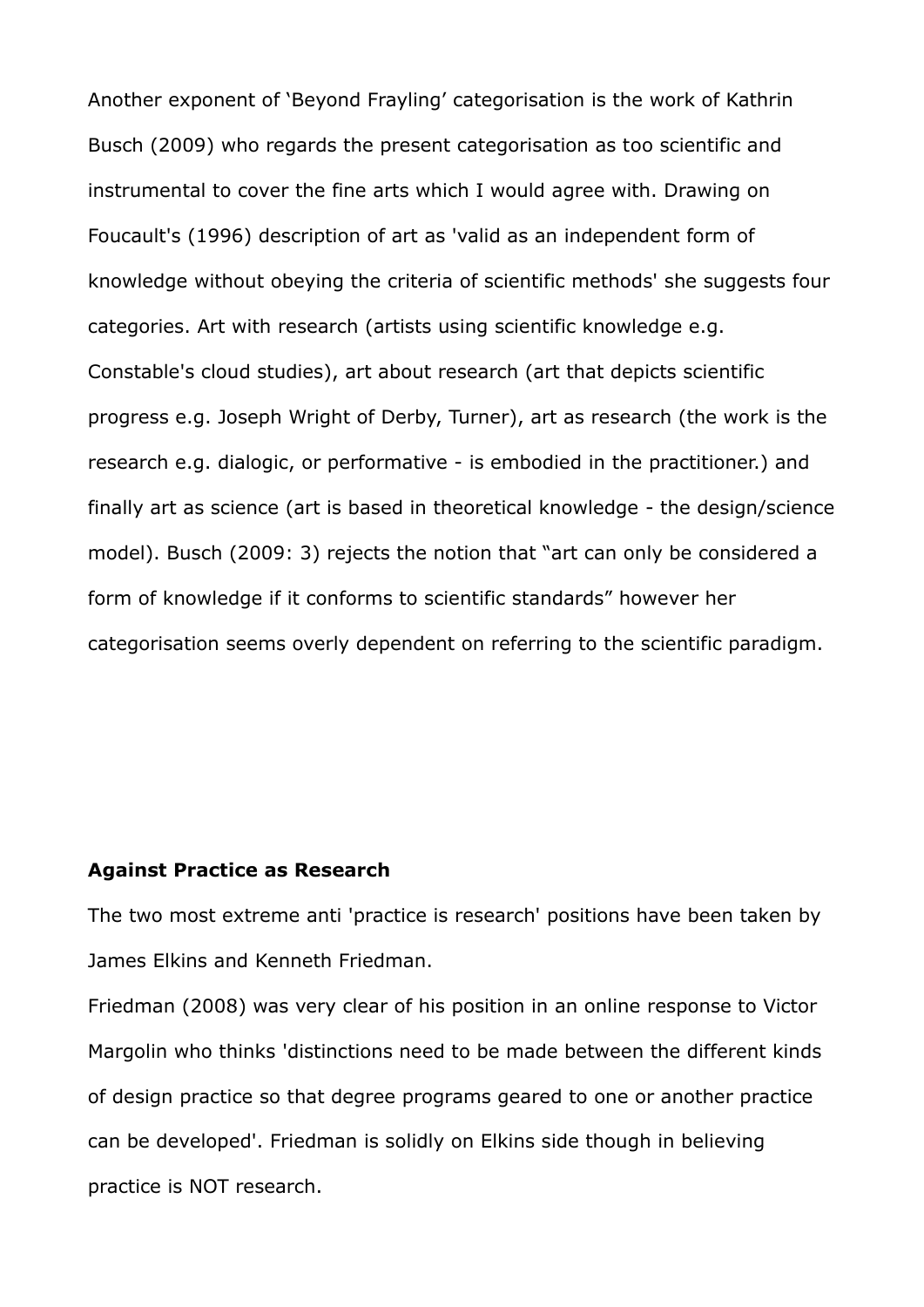In many situations, education and learning proceed by practicing an **art** or craft. One can also learn the **art** and craft of **research** by practicing **research**. Nevertheless, one does not undertake **research** simply by practicing the **art** or craft to which the **research** field is linked.

(Friedman's bold emphasis)

Friedman (2008) goes on to define 'drawing' as a necessary part of research but not of itself research just as writing or reading are not research. In other words all forms of practice are constituent parts of a larger research enquiry but standing alone cannot declare them-selves as compromising the research. This defines the fundamental 'new knowledge' position. As he says, 'The problem I see with a great deal of research done by artists and designers is that they carry out their activities as artists or designers and re-badge it as research' (Friedman, 2008).

James Elkins brought most of his objections to this 'woolly' thinking together in an essay ' On beyond research and new knowledge' in a collection of essays he edited 'Artists with PhDs' in 2009 (second and revised edition due 2013). Here he analyses the proceedings of the 'Thinking through Art' symposium which was published in 2005. (Elkins over-view was originally rejected then published in edited form in the published volume). He was roundly rebuffed for that response by Michael Biggs (2006) as representing 'vested institutional interests' such was the rancour produced by the differing opinions. Both volumes are key texts in trying to find a path forward in the debate.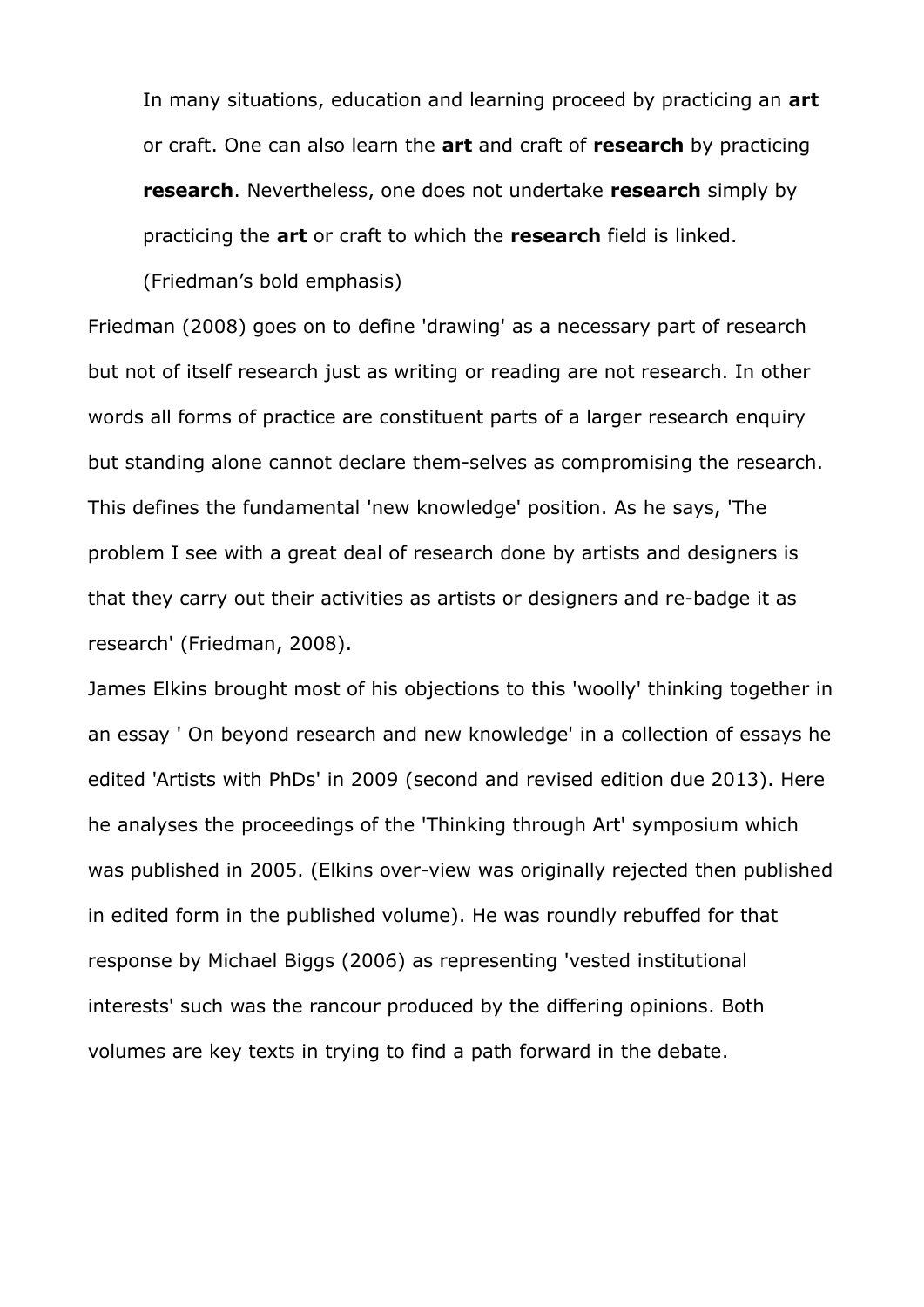#### **The Grey ravens?**

Two recent symposiums have revealed the progress made since the Hertfordshire research into practice conferences and reveal how fine artists are using or abusing the variety of new methodologies. In March 2011 the playwright Dan Reballato gave a paper 'What if there is no such thing as practice as research' (Reballato, 2011) at Goldsmiths College, London. Then in September 2012 the 'Practice makes Perfect' Swansea conference had a variety of speakers offering variations on the 'realignment' described above and attempted in the past decade. A phrase used at that conference 'The Grey Ravens' i.e. neither black nor white suggested a useful term for the new 'grey' methodological areas that fine art PhD students are using to justify their practice-led approaches. A reference count during the conference revealed a surprising change in the range of cited philosophers. Most influential were the ideas of Deleuze and Guattari, then Benjamin and Derrida. Nelson Goodman, Judith Halberstam and Julia Kristeva were cited too alongside Ricoer and Heidegger. Most interesting of all were the terms used to justify this new 'grey' theory and the terminology being used. 'Scavenger methodology', 'unstable', 'liminal', 'inter-textuality', 'inbetween-ness', 'layered', 'evolving', 'contingent' and 'inter-language' were all mentioned. Suggesting a post-feminist, altertheory or methodology (coincidental to but allied to 'alter-modernism') may be forming but it hard to see a coherent pattern at this juncture. None seemed strong enough to shake off the more conservative academic view of the field as 'woolly'. There are some signs of more coherence arising from this area in the future. It may be too early to say that there is a consistent new approach to methodology yet but the work coming out of Amsterdam (Hoogenboom, 2007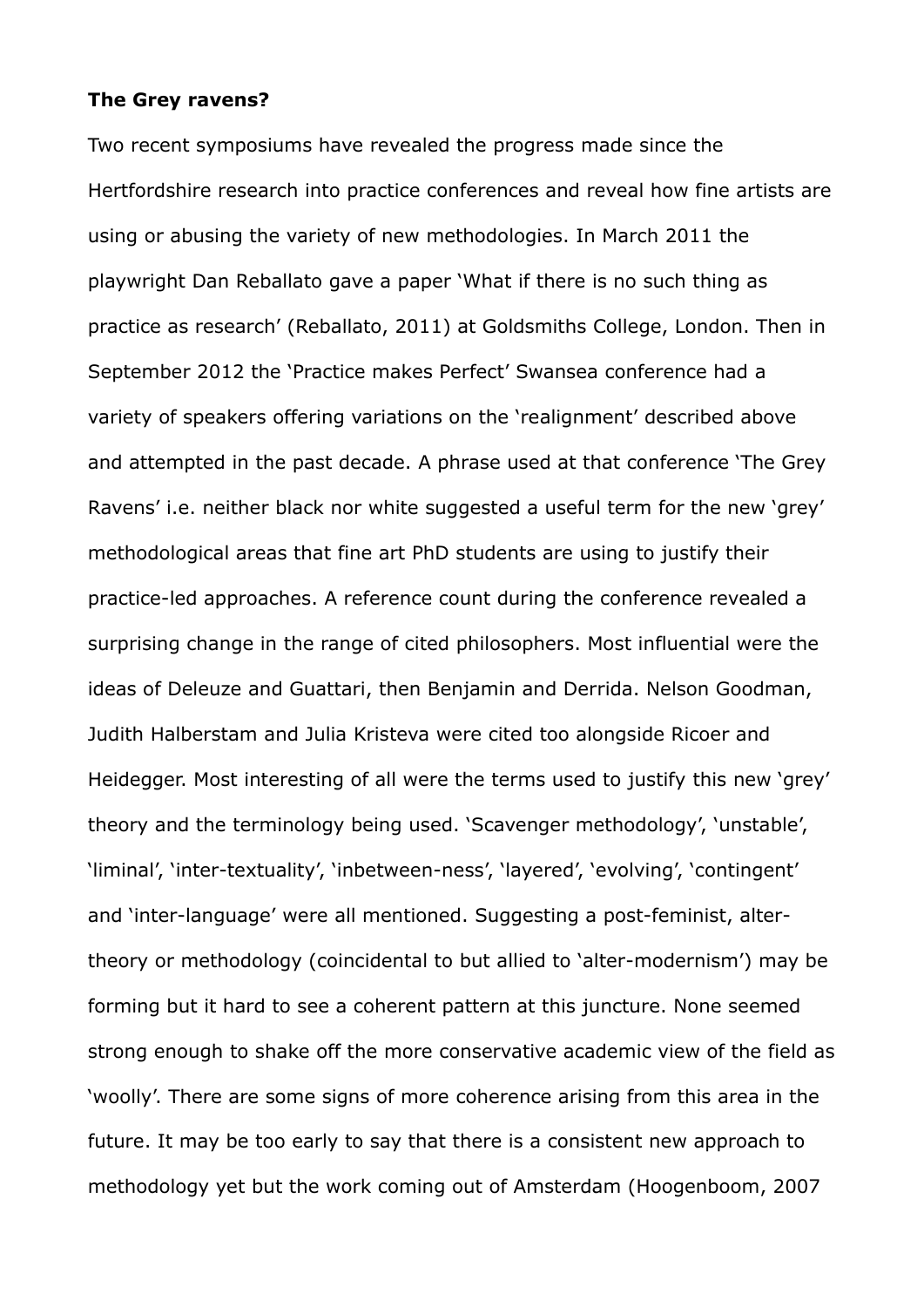and Borgdorff, 2006) especially in relation to how knowledge may be recorded or communicated gives some cause for optimism. Maybe the groundwork is being laid there for a more coherent and stable framework for artistic research in the fine arts.

### **Future methodology?**

In my opinion the range and strength of debate suggests we may be at a turning point in regard to practice-based PhD level tuition in Fine Art. The struggle for research equivalence and worthiness within university systems means that fine art departments face a choice. They can continue to focus on 'verbalised' (in widest sense) students and utilise the wide and varied range of 'fine art methodologies' which I term above 'grey ravens' and try and build a coherent methodological foundation that not based on scientific approach if that is possible. Or as Elkins seems to suggest countenance other solutions. To evade the 'REF' trap and flourish art schools could even seek greater or total independence from the AHRC system. UK political changes to funding do open up these possibilities but this is viewed as almost treasonable to countenance in most art departments within university structures at present. Most art colleges have barely survived incorporation within bigger institutions as it is and such 'independence' may threaten their existence at all in an increasingly market led sector. However tough times may force tough choices. For now the 'grey ravens' are the best we have as a future 'Beyond Frayling'. What we do not know is how long they will last nor how far they will fly.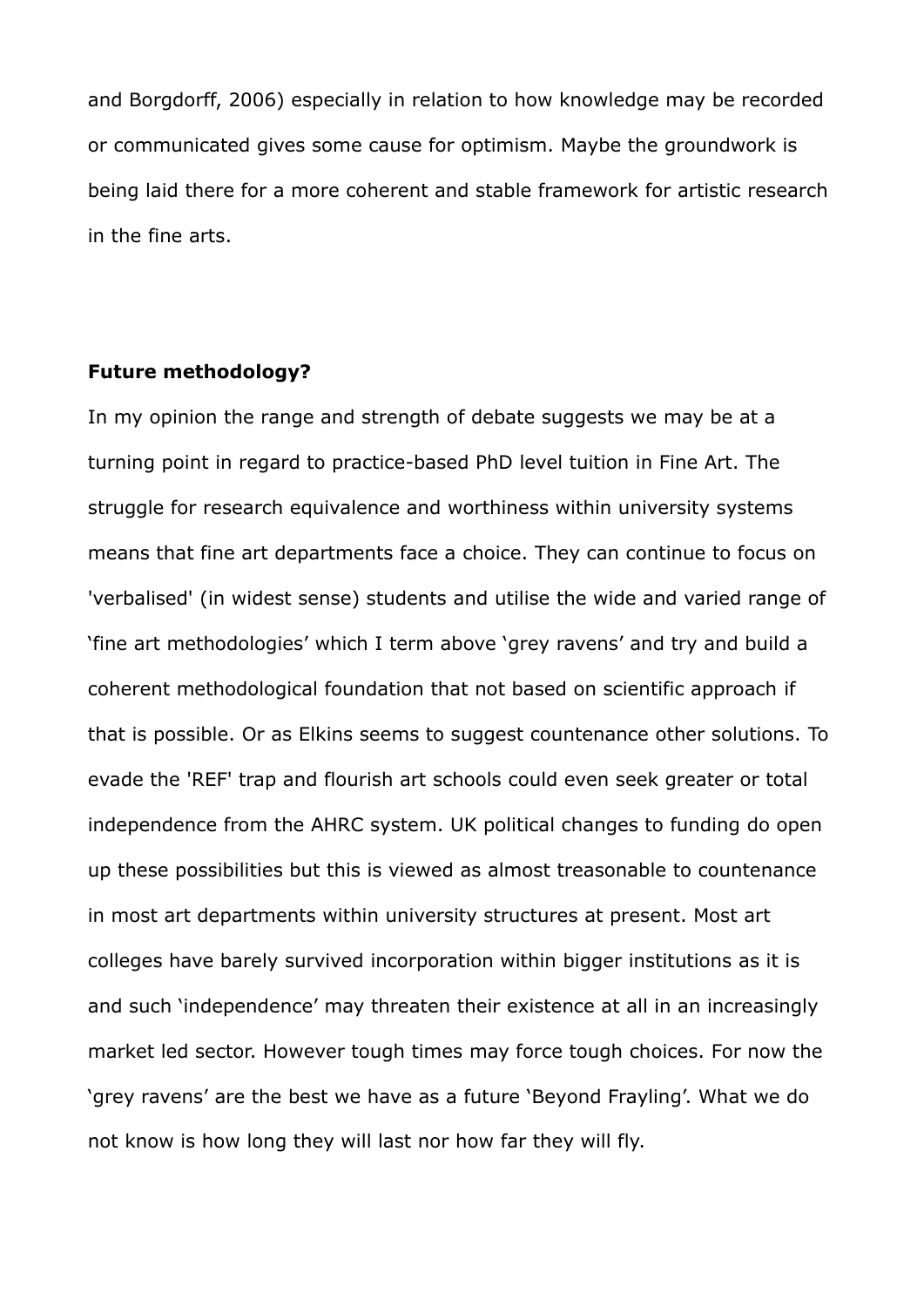#### **REFERENCES**

Archer LB (1984) Systematic Method for Designers, in Cross N (ed.) 1984. *Developments in Design Methodology,* Chichester: John Wiley & Sons. 57-82, (Originally published by The Design Council, London 1965.)

Biggs M (2000) 'Foundations of practice-based research: proceedings of the research into practice conference'. *Working Papers in Art and Design Volume 1*. Available at: <http://www.herts.ac.uk/artdes/research/papers/wpades/vol1/vol1intro.html> (accessed 16th August 2012).

Biggs M (2003) 'The Role of 'the Work' in Research. (Paper presented at the PARIP 2003 Conference, 11-14 September 2003.) Bristol. Available at: <http://www.bris.ac.uk/parip/biggs.htm> (accessed 16th August 2012).

Biggs M (2006) 'Art as research, doctoral education, and the politics of knowledge' *Engage Review: Research,* Issue 18, winter 2006

Biggs M (2008) 'Editorial: the problem of interpretation in research in the visual and performing arts'[online]. *Working Papers in Art and Design Volume 5*. Available at: [http://sitem.herts.ac.uk/artdes\\_research/papers/wpades/vol5/mbintro.html](http://sitem.herts.ac.uk/artdes_research/papers/wpades/vol5/mbintro.html) (accessed 15<sup>th</sup> August 2012).

Borgdorff H (2006) '*The debate on research in the arts*', Amsterdam School of the Arts, Mimeo.

Candlin F (2000a) 'Practice-Based Doctorates and Questions of Academic Legitimacy.' *The International Journal of Art and Design Education (JADE)* 19(1), 96-1001. *London: Birkbeck ePrints.* Available at:<http://eprints.bbk.ac.uk/737> (accessed  $15<sup>th</sup>$ August 2012).

Candlin F (2000b) A Proper Anxiety? Practice-Based Research and Academic Unease. *Working Papers in Art & Design* 1 (2000). Available at: [http://sitem.herts.ac.uk/artdes\\_research/papers/wpades/vol1/candlin1.html](http://sitem.herts.ac.uk/artdes_research/papers/wpades/vol1/candlin1.html) (accessed  $15<sup>th</sup>$  August 2012).

Candlin F (2001) 'A Dual Inheritance: The Politics of Educational Reform and PhDs in Art and Design.' *The International Journal of Art and Design Education (JADE)* 20(3), 302-10.

Cross N (2001) 'Designerly Ways of Knowing: Design Discipline versus Design Science', in: Design Issues Volume 17, Number 3 summer 2001: 49-55

Elkins J (2009) 'On beyond Research and New Knowledge' in Elkins J (ed.) (2009) *Artists with PhDs: On the New Doctoral Degree in Studio Art,* Washington DC: New Academy Publishing.

Forlizzi J, Zimmerman J and Evenson S (2008): Crafting a Place for Interaction Design Research in HCI. *Design Issues,* 24(3). MIT Press: 19-29.

Foucault M (1996) 'Intellectuals and Power', *Language, Counter-Memory, Practice*. Ithaca NY: Cornell Univ. Press.

Frayling C (1993) Research in art and design. *Royal College of Art Research Papers.* Vol.1. No.1. London: Royal College of Art.

Frankl L and Racine M (2010) *The Complex Field of Research: for Design, through Design and about Design.* DRS 2010, Montreal 7-9 July, 2010. Available at: <http://www.designresearchsociety.org/docs-procs/DRS2010/PDF/043.pdf> (accessed 16th August 2012)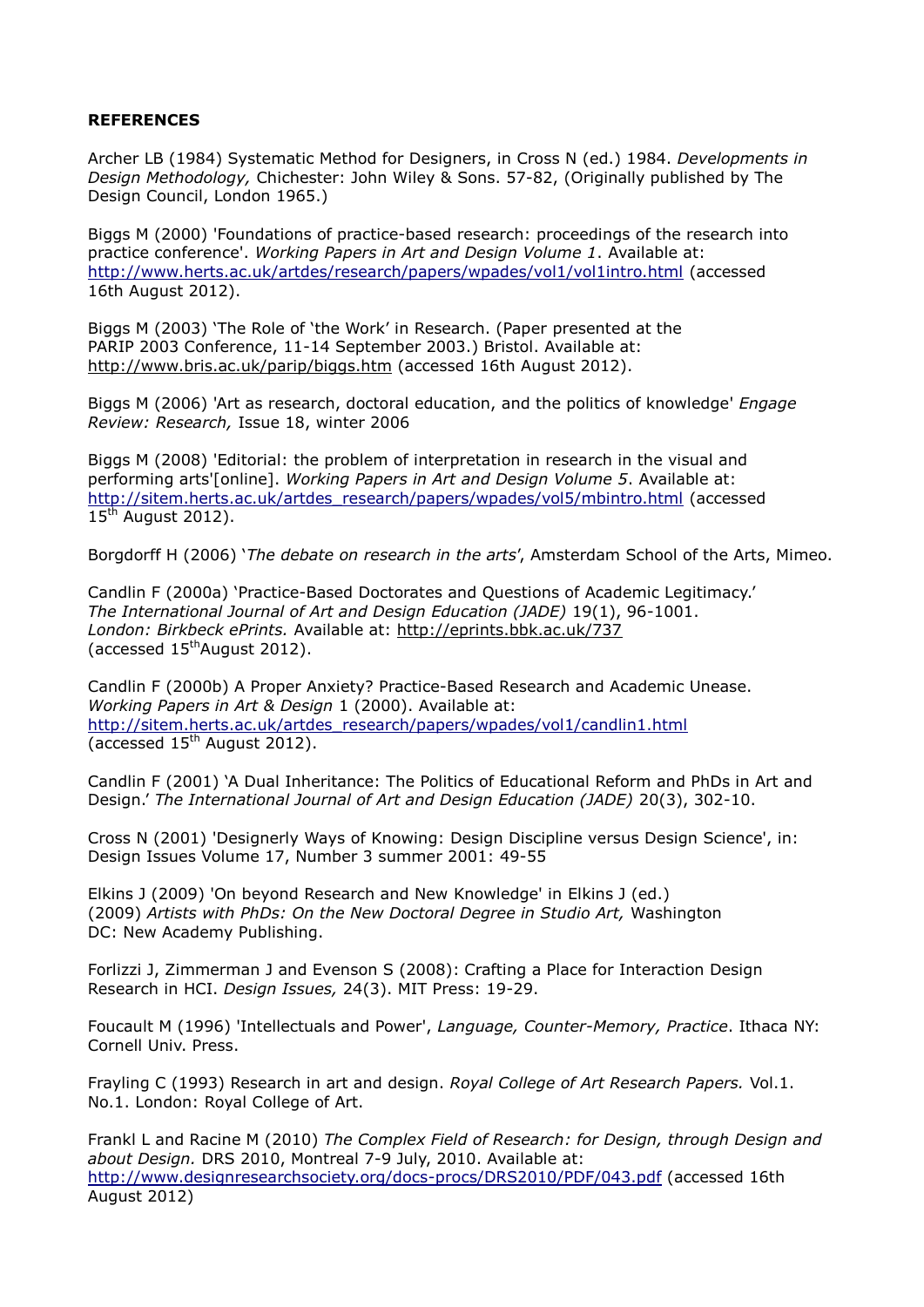Frayling C 'Preface', in Hetherington P. (ed.) (1994) *Issues in Art and Education: Artists in the 1990s, Their Education and Values,* Tate publishing, Millbank, London, 9.

Friedman K (2008) *Research into, by, and for design*. Posting on PhD-Design List PhD-Design@JISCMail.AC.UK. Available at: [http://old.nabble.com/Research-Into,-By,-and-For-](http://old.nabble.com/Research-Into,-By,-and-For-Design-td19592081.html)[Design-td19592081.html](http://old.nabble.com/Research-Into,-By,-and-For-Design-td19592081.html) (accessed 15 August 2012)

Ginsborg M 'Coming to terms with Values', in Hetherington P (ed.) (1994) *Issues in Art and Education: Artists in the 1990s, Their Education and Values,* Tate publishing, Millbank, London, 79-80.

Glanville R 'Challenging the Scientific Paradigm for research and design', in Robertson A (ed.) (1998) *Designing Design Research 2: The Design Research Publication*, Cyberbridge-4D Design, Leicester, De Montfort University.

Hoogenboom M (2007) If artistic research is the answer – what is the question? Some notes on a new trend in art education? In: Royo VP , Sánchez JA (eds.)*, Practice and Research, Cairon 13,Journal of Dance Studies, Universidad de Alcalá 2010.*

Jonas W (2007) 'Design Research and its Meaning to the Methodological Development of the Discipline' in Michel R (ed.) *Design Research Now: Board of international research in design,* Birkhauser, Basel, 187-206.

McGettigan A (2011) 'Art Practice and the Doctoral Degree', *Afterall*, 6th May 2011.Available at: <http://www.afterall.org/online/art-practice-and-the-doctoral-degree> (accessed 15<sup>th</sup> August 2012)

Macleod K and Holdridge L (2005) *Thinking through Art: Critical Reflections on Emerging Research*, Routledge, London.

Mottram J (2009) 'Researching Research in Art and Design' in Elkins J (ed.) (2009) *Artists with PhDs: On the New Doctoral Degree in Studio Art,* Washington DC: New Academy Publishing.

Margolin V (2010) 'Doctoral Education in Design: Problems and Prospects', *Design Issues* 26(3), Summer 2010, 70-78.

Newbury D (1996) 'Research Perspectives in Art and Design' Introductory Essay in *Research Perspectives in Art and Design: A Research Guide*, Birmingham: The Research Training Initiative, University of Central England, pp7-18.

Pakes A (2004). 'Art as Action or Art as Object? The Embodiment of Knowledge in Practice as Research', *Working Papers in Art & Design* 3. Available at: [http://sitem.herts.ac.uk/artdes\\_research/papers/wpades/vol3/apabs.html](http://sitem.herts.ac.uk/artdes_research/papers/wpades/vol3/apabs.html) (accessed 15<sup>th</sup>) August 2012).

Read H (1944) *Education through Art*, Faber and Faber, London

Rebellato D (2011) 'What If There's No Such Thing as Practice-as-Research?' Paper presented at Goldsmiths Research Seminar, London, United Kingdom, 16/03/11.

Rust C (2003) 'Many flowers, small leaps forward: debating doctoral design in education', *Art design and communication in higher education*, 1 (3), 69-76.

Saikaly F (2003) 'Design re-thinking: Some issues about doctoral programmes in design' In: *Techne: Design Wisdom: 5th European Academy of Design Conference,* Barcelona, 28-30 April 2003.